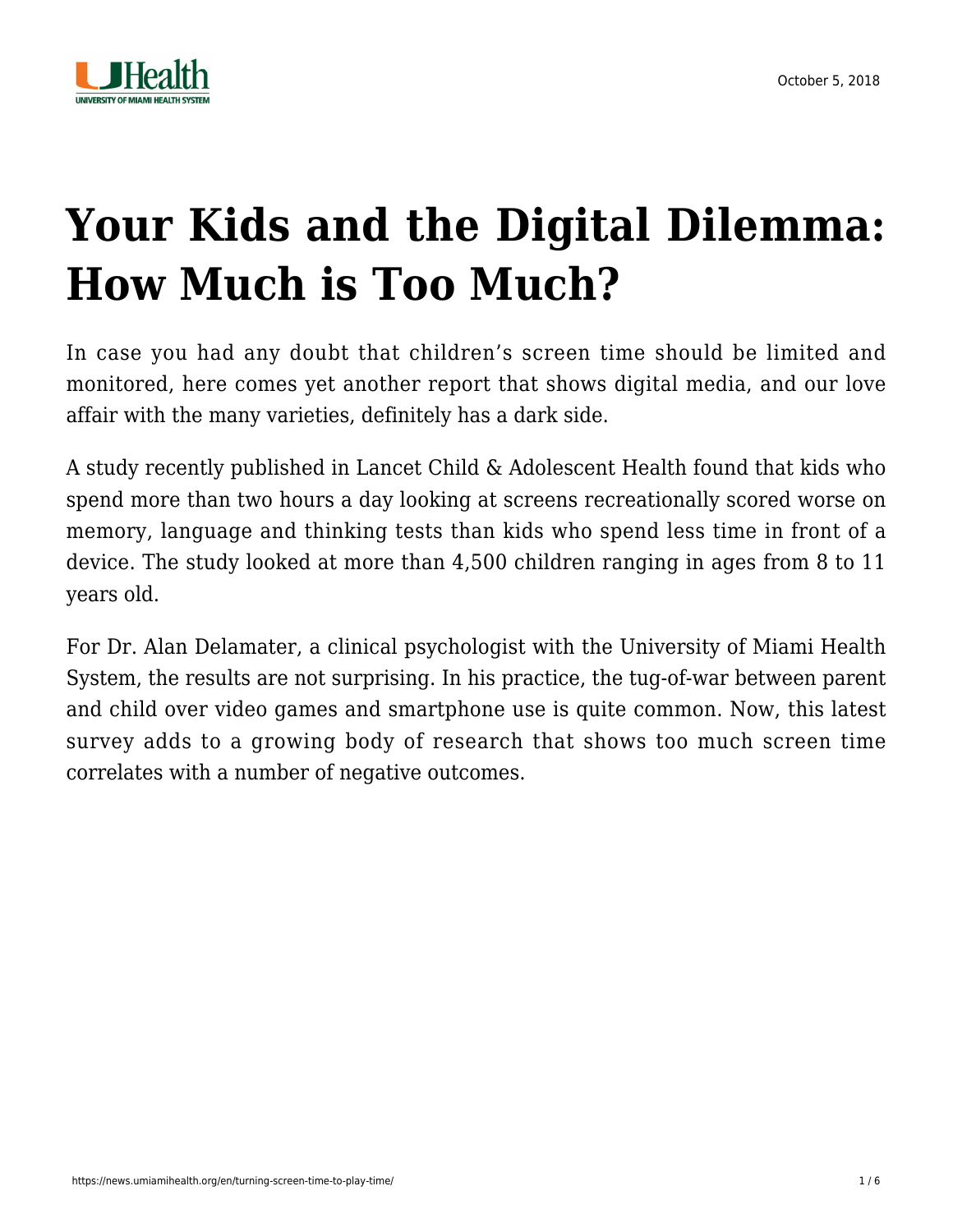

"Parents should definitely be concerned about the amount of time their kids are spending with screens," says Dr. Delamater. "And they should also worry about the content and interaction during that time. The questions they should be asking themselves are: How much time are they on their phone or the tablet, even TV, and what are they doing?"



The Lancet study also revealed that children averaged 3.6 hours of screen time daily for video games, videos and other fun. In fact, two out of three spent more than two hours a day with a screen, which is at the top-end of recommended time for children. What most concerned Dr. Delamater, however, was how few children met the guidelines for overall healthy practices.

For this study, researchers used data from the Adolescent Brain Cognitive Development (ABCD) study, a 10-year, longitudinal, observational study from 21 study sites across the US. They then compared kids' daily sleep habits, exercise time and screen use to guidelines set in 2016 that recommend an hour of moderatevigorous physical activity, between nine and 11 hours of nighttime sleep, and no more than two hours of recreational screen time.

**Only 5% of the children met all three guidelines on screen time, exercise physical activity, and sleep. And an alarming 29% met none of the guidelines.**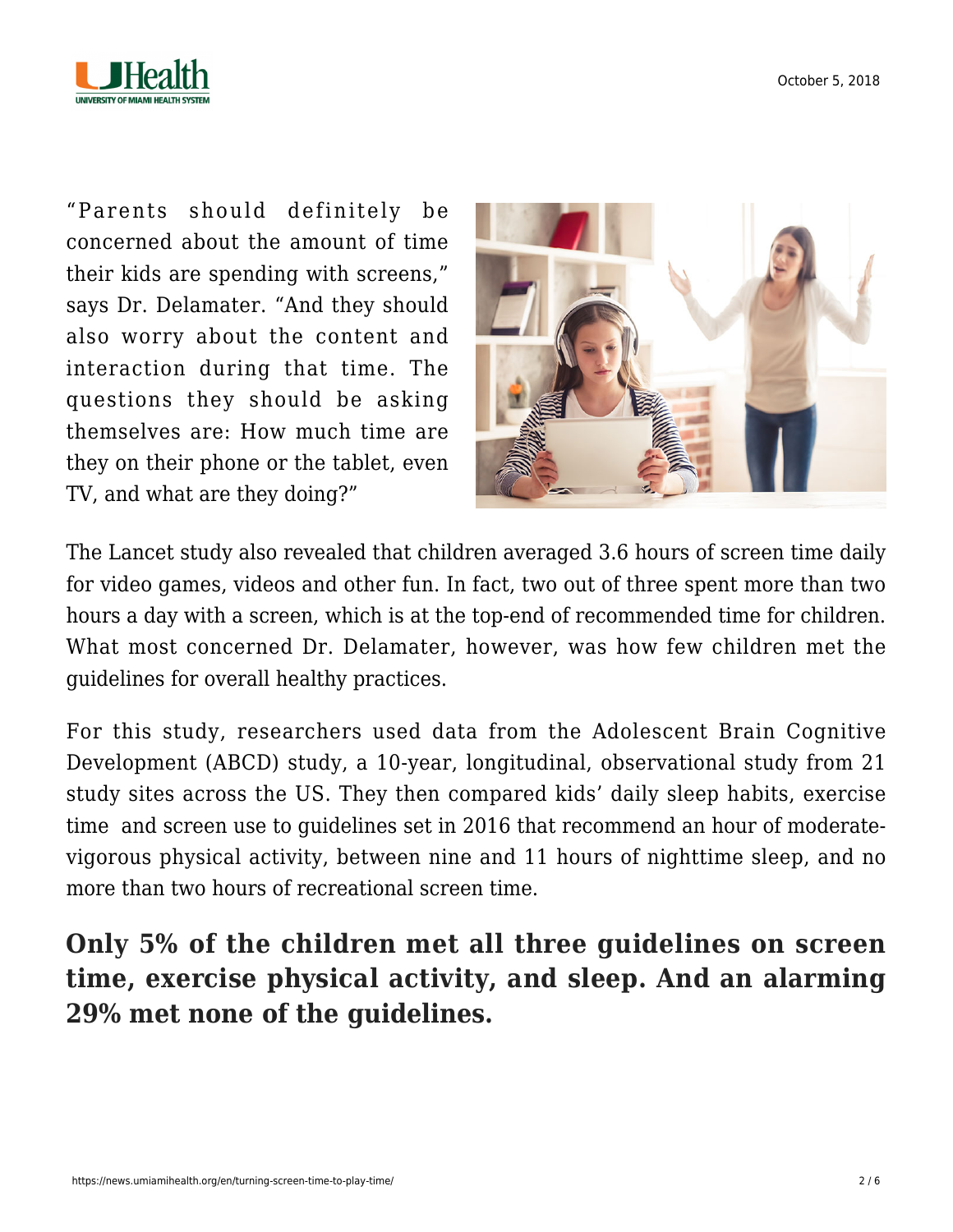

#### **"I find that to be really striking," Dr. Delamater says. "It's a red flag."**

The study does not conclude that there is a cause and effect  $-$  in other words, that too much screen time leads to lower cognitive skills. Establishing such a relationship for human behavior is difficult to do, Dr. Delamater points out, and it may simply mean that smarter kids spend less time on screens. "It's been hard to tease that out even in other studies," he adds. "Nevertheless this data does a pretty good job of establishing relationships. It's a snapshot in time that gives us good information."

Plenty of other studies bolster the anecdotal evidence that excessive screen time is harmful. One report published in Psychology Today in 2017 found that children suffer from lack of sleep, sensory overload, and hyper-aroused nervous system when they spend too much time with screens. Brains scans revealed frontal lobe atrophy as well as shrinkage in the striatum and the insula. (The frontal lobe controls organizing, planning and impulse control, the striatum help suppress socially unacceptable behavior, and the insula is responsible for empathy.) What's more, researchers also noted "compromised white matter," which could impair cognitive function.

Too much screen time has also been shown to correlate with obesity, contribute to anxiety, and depression, and be associated with isolation and poor socialization.

Of course it's not all bad news, Dr. Delamater says. He is a fan of educational apps and games. Some social media can also make adolescents feel connected. "It's really a matter of healthy habits and parents modeling appropriate behavior," he adds. "Parents are role models. If kids see them glued to their screens, the kids will want to do the same."

He is not a proponent of banning screen-time altogether, either. "It just makes it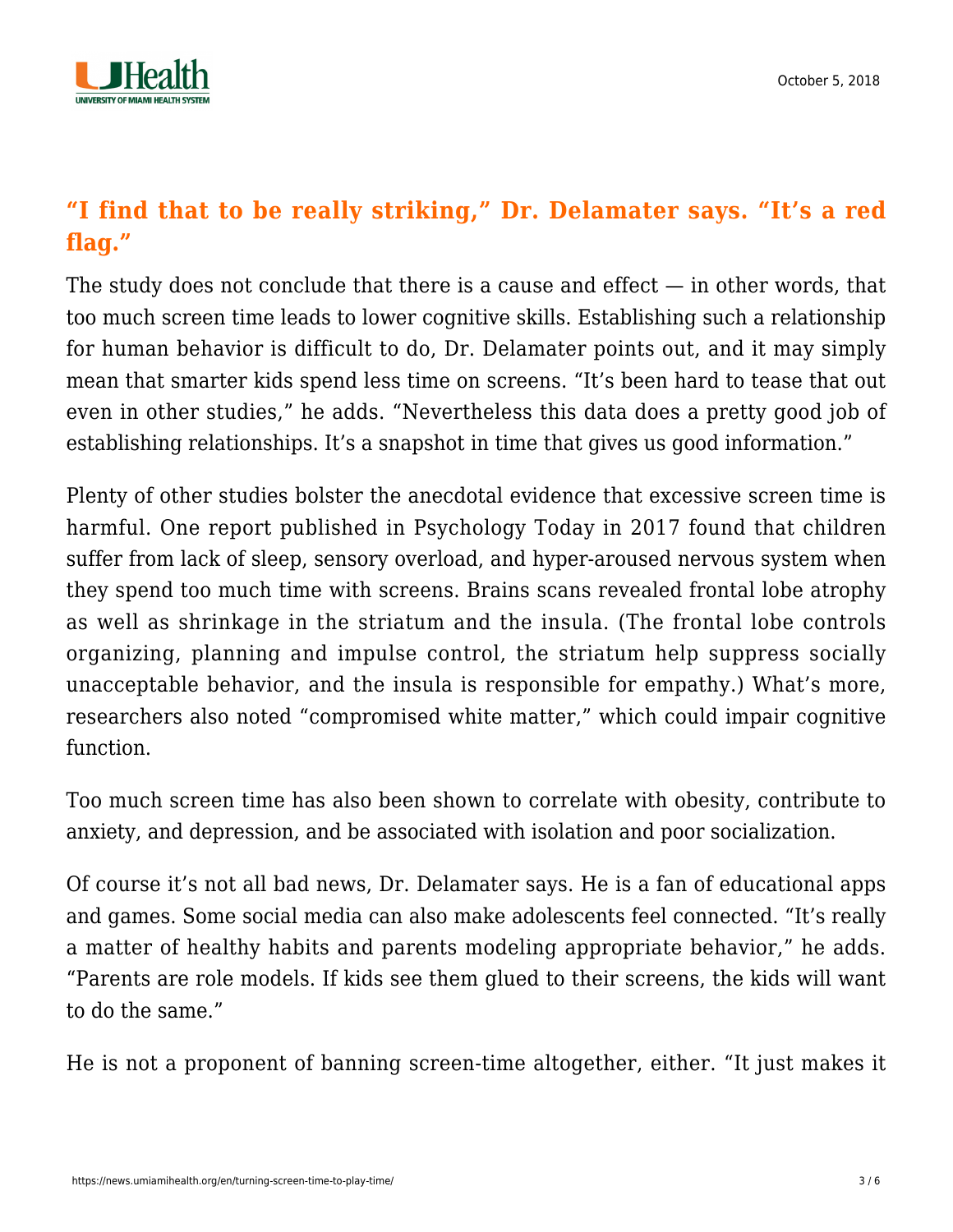

more attractive."

### **Recognizing the challenge of digital media, the American Academy of Pediatrics in 2016 issued tips for families to maintain a "healthy media diet."**

- Avoid all use of screen media other than video-chatting for children younger than 18 months.
- Choose high-quality programming and watch it with the kids when you begin to introduce them to media between 18 to 24 months.
- Limit screen to one hour per day of high-quality programs for kids 2 to 5 years old. Also watch and discuss the programming with them.
- Place consistent limits on all media for older kids. Make sure it does not take the place of sleep, socialization and physical activity.
- Institute media-free times (meals, for instance) and media-free locations (bedrooms).

"Children expect parents to provide structure and limits," Dr. Delamater says. "You don't have to be a bean counter because you're setting yourself up for failure. Some days there might be more time on screen, other days none at all.

"We should be encouraging them to explore and enjoy alternative activities."

## **12 ways to add activity to your child's day.**

1. *Model healthy habits.* Alternate your own media use with unplugged activities and exercise regularly. Children learn by watching and communicating with parents. Engage in active play with little ones and board games, sports or outdoor fun with older children. You might also volunteer to coach your child's sports team.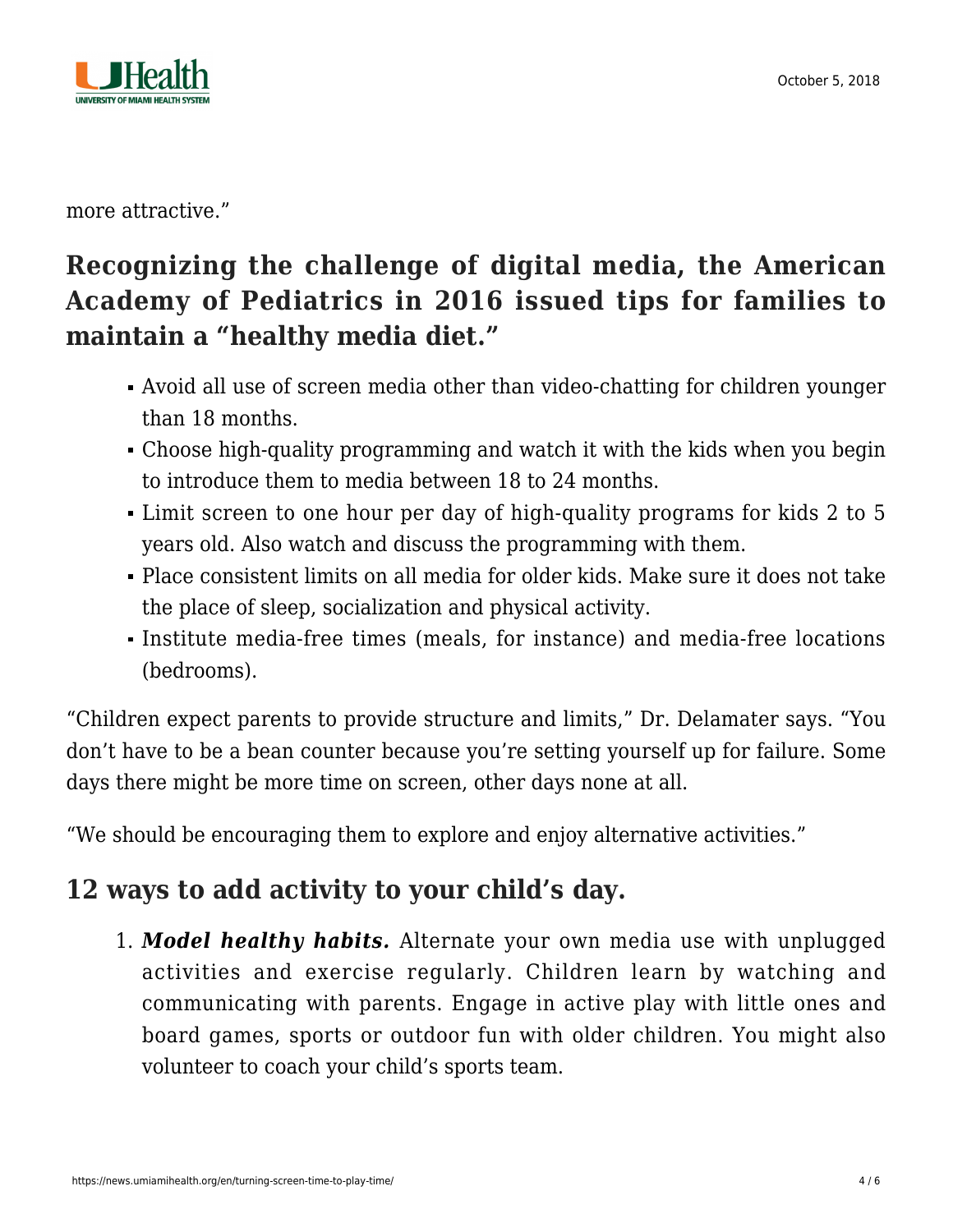

- 2. *Set limits.* Establish media-free zones such as the family dinner table. [Blue](https://na01.safelinks.protection.outlook.com/?url=https%3A%2F%2Fnews.umiamihealth.org%2Fen%2Flutein-love-it-or-leave-it%2F&data=02%7C01%7Csmessiah%40med.miami.edu%7Cf334035372304607b87308d59a3b25cb%7C2a144b72f23942d48c0e6f0f17c48e33%7C0%7C1%7C636584501195271490&sdata=4OpF7rULuG9iETcpR8WviQF32DwFHdcIPTh6uJ8qglc%3D&reserved=0) [light](https://na01.safelinks.protection.outlook.com/?url=https%3A%2F%2Fnews.umiamihealth.org%2Fen%2Flutein-love-it-or-leave-it%2F&data=02%7C01%7Csmessiah%40med.miami.edu%7Cf334035372304607b87308d59a3b25cb%7C2a144b72f23942d48c0e6f0f17c48e33%7C0%7C1%7C636584501195271490&sdata=4OpF7rULuG9iETcpR8WviQF32DwFHdcIPTh6uJ8qglc%3D&reserved=0) from digital devices disrupts sleep-wake cycles – ban them from children's bedrooms or use your Internet provider's pause command for family electronics. Depending on age, children need between 8-12 hours of sleep nightly. Sleep hygiene can start even at young ages and has been found to be an important protective factor against unhealthy weight gain.
- 3. *Use a timer.* Tell your child how much screen time they have before they must switch to a different activity. Then set a timer. Additional time could be earned through chores, reading or other unplugged pursuits.
- 4. *Mix it up.* Six to 14-year-olds aren't interested in exercise classes, so take advantage of Miami-Dade County parks. Go hiking, biking, swimming or kayaking as a family. When kids come home from school, don't immediately launch into homework. Allowing time for play and movement improves their focus and patience for homework later.
- 5. *Move after meals.* Go for walks or ride bikes after dinner instead of watching TV or playing video games.
- 6. *Limit the electronic babysitter.* TVs and video games may keep youngsters quiet, but they also need to learn to solve problems, handle emotions and overcome boredom. Take time to communicate with your children and teach them strategies for dealing with difficult situations.
- 7. *Active duties.* Add physical jobs (dog walking, yard work, vacuuming) to your child's chore list.
- 8. *Don't opt out.* Avoid opting your children out of physical education classes, even if the school allows parents to exercise that option. If your child feels awkward about P.E., boost their confidence with yoga, dance or martial arts classes after school or on weekends.
- 9. *Provide active toys.* Balls, jump ropes and hula hoops work well for younger children; skateboards, bikes, skates, and surfboards may satisfy pre-